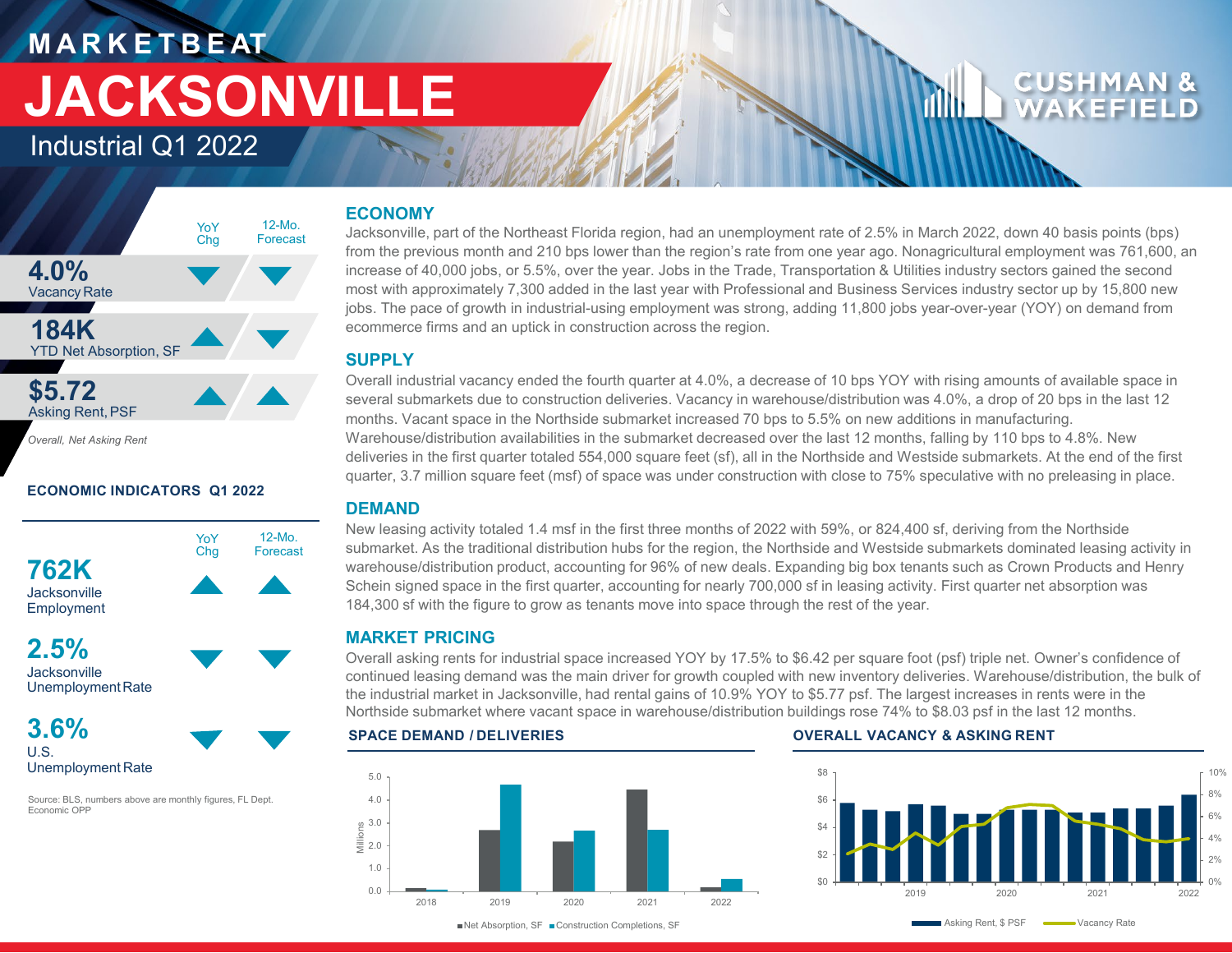### **M A R K E T B E AT** Industrial Q1 2022 **JACKSONVILLE**

# $\mathbf{C} \mathbf{U}$

### **MARKET STATISTICS**

| <b>SUBMARKET</b>           | <b>INVENTORY</b><br>(SF) | <b>OVERALL VACANT</b><br>(SF) | <b>OVERALL</b><br><b>VACANCY RATE</b> | <b>CURRENT QTR</b><br><b>OVERALL NET</b><br><b>ABSORPTION (SF)</b> | <b>YTD OVERALL</b><br><b>NET ABSORPTION</b><br>(SF) | <b>UNDER CNSTR</b><br>(SF) | <b>CONSTR</b><br><b>COMPLETIONS</b><br>(SF) | <b>OVERALL</b><br><b>WEIGHTED AVG</b><br><b>NET RENT (MF)</b> | <b>OVERALL</b><br><b>WEIGHTED AVG</b><br><b>NET RENT (OS)</b> | <b>OVERALL</b><br><b>WEIGHTED AVG</b><br><b>NET RENT (W/D)</b> |
|----------------------------|--------------------------|-------------------------------|---------------------------------------|--------------------------------------------------------------------|-----------------------------------------------------|----------------------------|---------------------------------------------|---------------------------------------------------------------|---------------------------------------------------------------|----------------------------------------------------------------|
| <b>Beaches</b>             | 523.634                  |                               |                                       | $\Omega$                                                           |                                                     |                            |                                             | N/A                                                           | N/A                                                           | N/A                                                            |
| Downtown                   | 5,801,393                | 103,992                       | 1.80%                                 | $\Omega$                                                           |                                                     |                            |                                             | \$4.53                                                        | N/A                                                           | \$5.00                                                         |
| Northside                  | 26,645,173               | 1,456,078                     | 5.50%                                 | $-118,460$                                                         | $-118,460$                                          | 1,361,462                  | 394,277                                     | N/A                                                           | N/A                                                           | \$8.03                                                         |
| Orange Park/Clay County    | 1,505,711                | 130,146                       | 8.60%                                 | $\Omega$                                                           |                                                     |                            |                                             | N/A                                                           | N/A                                                           | N/A                                                            |
| Southside                  | 18,819,406               | 859,807                       | 4.60%                                 | $-84,378$                                                          | $-84,378$                                           | 85,000                     |                                             | N/A                                                           | \$11.67                                                       | \$6.12                                                         |
| St. Johns County           | 1,269,577                |                               |                                       | $\Omega$                                                           |                                                     | 500.000                    |                                             | N/A                                                           | N/A                                                           | N/A                                                            |
| Westside                   | 47.290.221               | 1,527,551                     | 3.20%                                 | 387,168                                                            | 387.168                                             | 1,720,700                  | 160,000                                     | N/A                                                           | \$9.90                                                        | \$5.03                                                         |
| <b>JACKSONVILLE TOTALS</b> | 101,855,115              | 4,077,574                     | 4.00%                                 | 184,330                                                            | 184,330                                             | 3,667,162                  | 554,277                                     | \$4.53                                                        | \$11.39                                                       | \$5.77                                                         |

*\*Rental rates reflect weighted net asking \$psf/year* MF = Manufacturing OS = Office Service/Flex W/D = Warehouse/Distribution

| <b>PRODUCT TYPE</b>    | <b>INVENTORY</b><br>(SF) | <b>OVERALL</b><br><b>VACANT (SF)</b> | <b>OVERALL</b><br><b>VACANCY RATE</b> | <b>OTR OVERALL NET</b><br><b>ABSORPTION (SF)</b> | <b>YTD OVERALL NET</b><br><b>ABSORPTION (SF)</b> | <b>YTD LEASING</b><br><b>ACTIVITY (SF)</b> | <b>UNDER</b><br>CONSTRUCTION (SF) COMPLETIONS (SF) | <b>YTD CONSTR</b> | <b>OVERALL WEIGHTED</b><br><b>AVG NET RENT</b> |
|------------------------|--------------------------|--------------------------------------|---------------------------------------|--------------------------------------------------|--------------------------------------------------|--------------------------------------------|----------------------------------------------------|-------------------|------------------------------------------------|
| Manufacturing          | 19,220,683               | 680,310                              | 3.50%                                 | $-349.320$                                       | -349.320                                         | 262.298                                    |                                                    |                   | \$4.53                                         |
| Office Services/Flex   | 4,318,072                | 233,063                              | 5.40%                                 | $-61,289$                                        | $-61.289$                                        | 49,201                                     |                                                    |                   | \$11.39                                        |
| Warehouse/Distribution | 78,316,360               | 3.164.201                            | 4.00%                                 | 594.939                                          | 594.939                                          | 1.077.166                                  | 3.667.162                                          | 554.277           | \$5.77                                         |
| I JACKSONVILLE TOTALS. | 101,855,115              | 4,077,574                            | 4.00%                                 | 184,330                                          | 184,330                                          | 1,388,665                                  | 3,667,162                                          | 554,277           | \$6.42                                         |

### **KEY LEASE TRANSACTIONS 2021**

| <b>PROPERTY</b>                | <b>SUBMARKET</b> | <b>TENANT</b>              | <b>RSF</b> | <b>TYPE</b> |
|--------------------------------|------------------|----------------------------|------------|-------------|
| 600 Whittaker Road             | Northside        | Crown Products             | 469,830    | New         |
| 10501 Cold Storage Rd - Bldg B | Northside        | <b>Shoreside Logistics</b> | 236,880    | <b>New</b>  |
| 4925 Bulls Bay Highway         | Westside         | Henry Schein               | 198,408    | New         |
| 2240 Lane Ave N #1             | Westside         | Centro                     | 100,000    | <b>New</b>  |

*\*Renewals are not including in Leasing Activity*